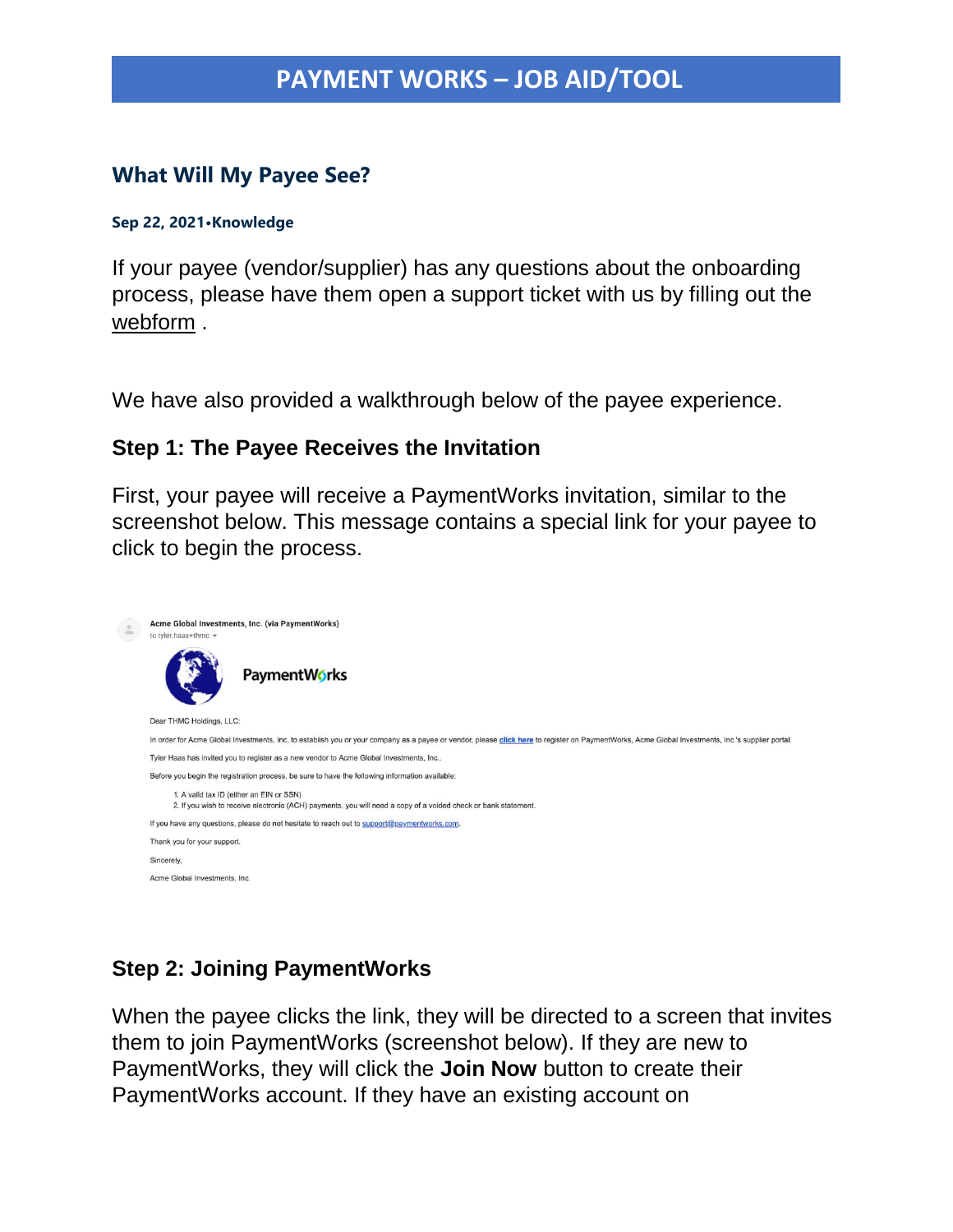PaymentWorks, they will click the **Click here to login** link and enter their login information for their existing account.



Account creation page: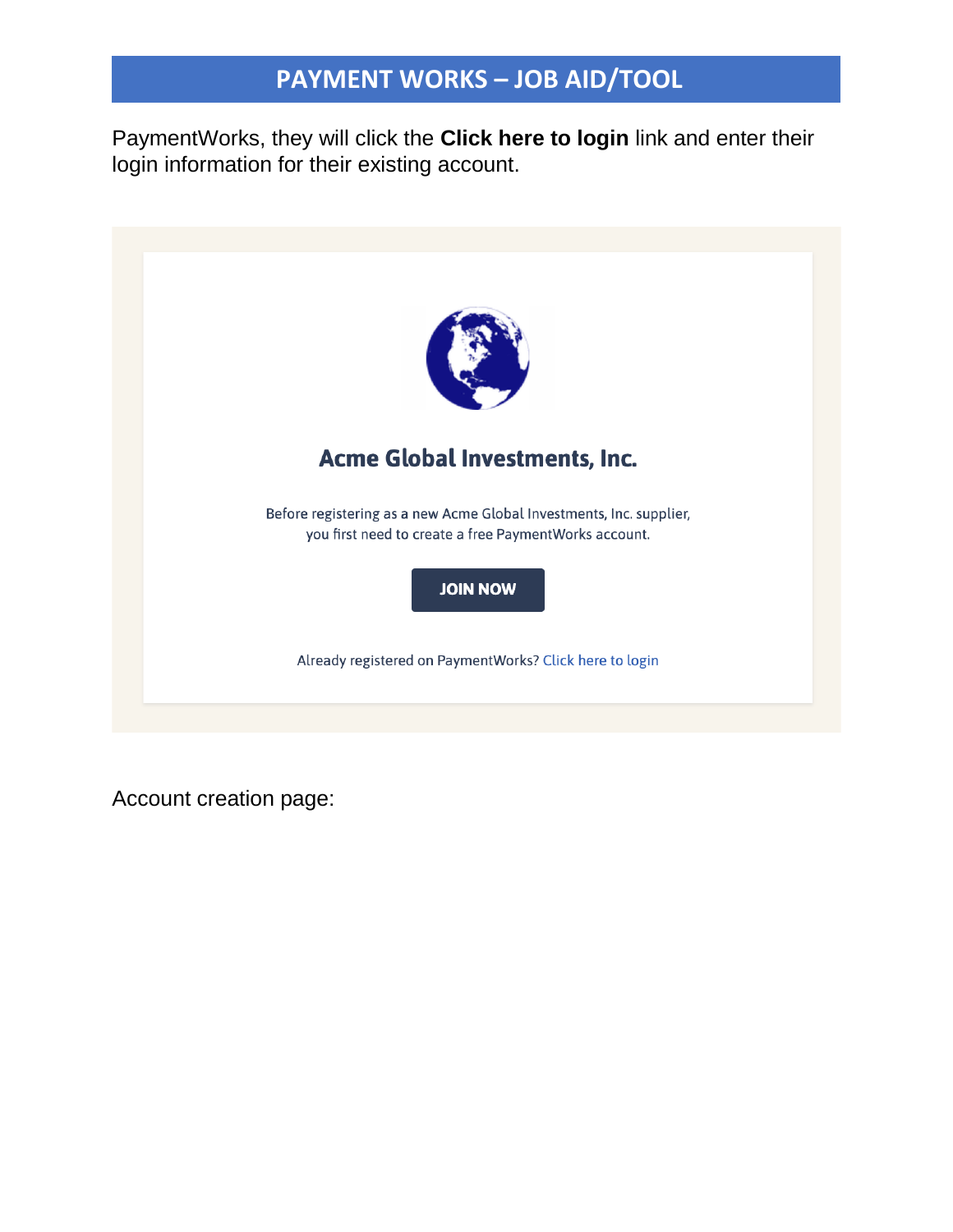**Payees (Suppliers)** 

**Join PaymentWorks for Free** 

### **Personal Information**

| First Name                                  | Last Name |  |  |
|---------------------------------------------|-----------|--|--|
| Company Name / Doing Business As (optional) |           |  |  |
| Title                                       |           |  |  |
| Email                                       |           |  |  |
| Confirm Email                               |           |  |  |
| Telephone                                   |           |  |  |
| <b>Create Password</b>                      |           |  |  |
| Password                                    |           |  |  |
| Confirm Password                            |           |  |  |
| I agree to the terms of service             |           |  |  |
| <b>JOIN NOW</b>                             |           |  |  |

After creating a PaymentWorks account, the invited payee will receive an email asking them to confirm the validity of the email they provided. Once they click the **Verify Your Email** link, as shown in the screenshot below,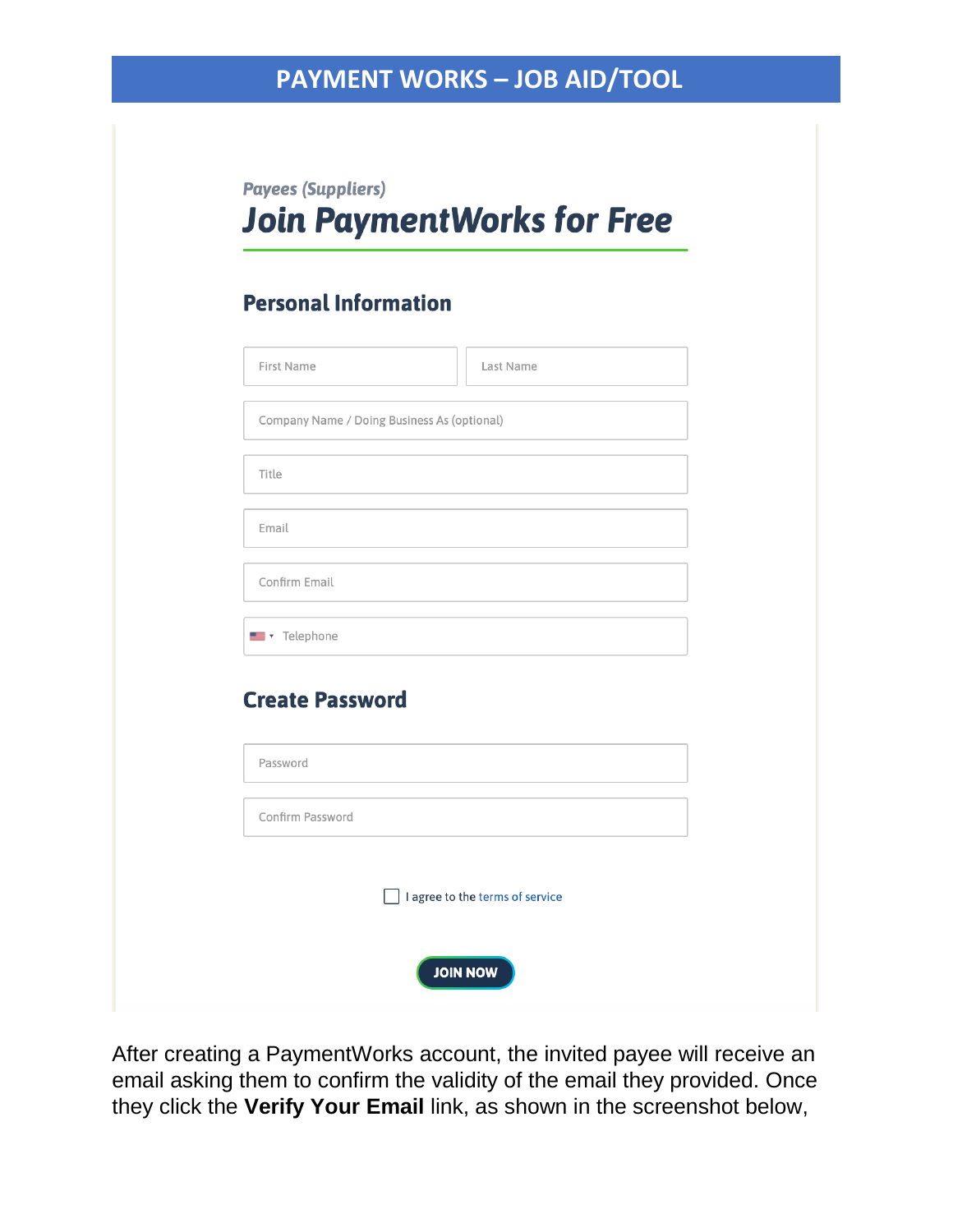they will be able to log into their PaymentWorks account. An account is not activated until the email is verified. In addition, once the email and account are verified, no one else will be able to respond to that invitation.



### **Step 3: The New Vendor Registration Form**

After your payee has joined PaymentWorks and verified their email address, they will be brought to your organization's **New Vendor Registration form**.

Your payee will provide their address, their tax information such as EIN (for businesses), SSN (for individuals), Foreign Tax ID (for foreign businesses or foreign individuals), as well as a W-9 form (or W-8 for foreign payees). If the payee has already submitted a New Vendor Registration form for another customer of theirs, the form will be pre-populated with their existing information.

Your organization may also require the prospective payee to submit bank account information to enable electronic payments.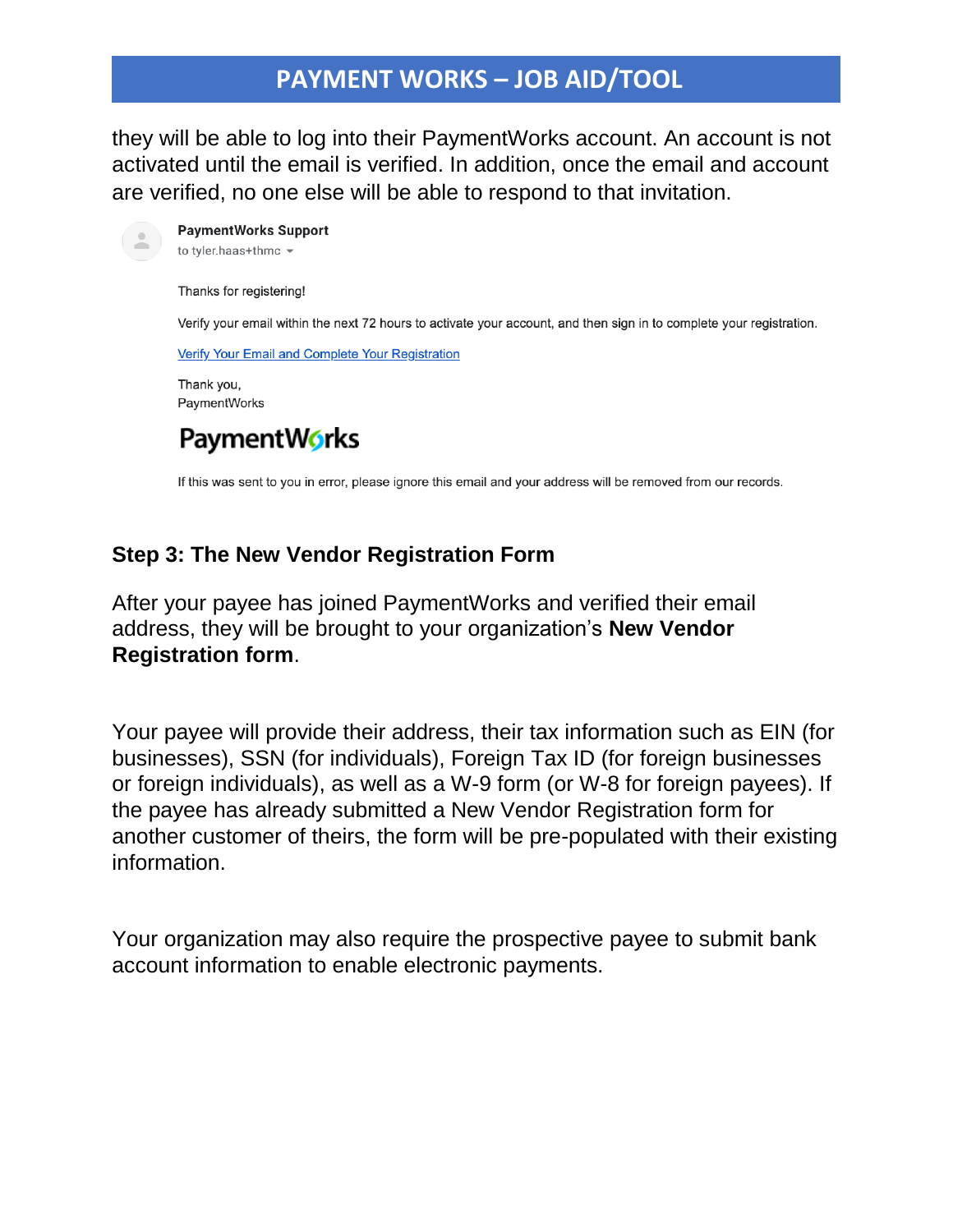|                                                                                                                               | Acme Global Investments, Inc.                                                                                                                                                                        |
|-------------------------------------------------------------------------------------------------------------------------------|------------------------------------------------------------------------------------------------------------------------------------------------------------------------------------------------------|
|                                                                                                                               | New Vendor Registration                                                                                                                                                                              |
| Welcome, Brittany Jones!                                                                                                      | In order to onboard as a new vendor, you will have to fill out and<br>submit the following form to Acme Global Investments, Inc<br>You will be notified by email when your application is processed. |
| Tax Information<br>All fields marked with a red asterisk (*) are<br>required fields.<br>All other fields are optional.        | For tax purposes, which best describes you?*<br>Individual, Sole Proprietorship, or Single-<br>member LLC<br>Corporation or other complex business entity                                            |
| <b>Primary Address</b><br>All fields marked with a red asterisk (*) are<br>required fields.<br>All other fields are optional. | Country <sup>*</sup><br><b>United States</b><br>$\checkmark$<br>Street 1*                                                                                                                            |
|                                                                                                                               | Street 2                                                                                                                                                                                             |

### **Step 4: Your Organization Approves the New Vendor Registration Form**

Once your payee submits the registration form, users in your organization with the appropriate permissions will review and approve the submission. After approval, your payee is assigned a vendor number (if new) or connected to an existing vendor number. In addition, your internal ERP system will be updated with the payee's approved registration details. Once your organization connects the payee to their vendor number on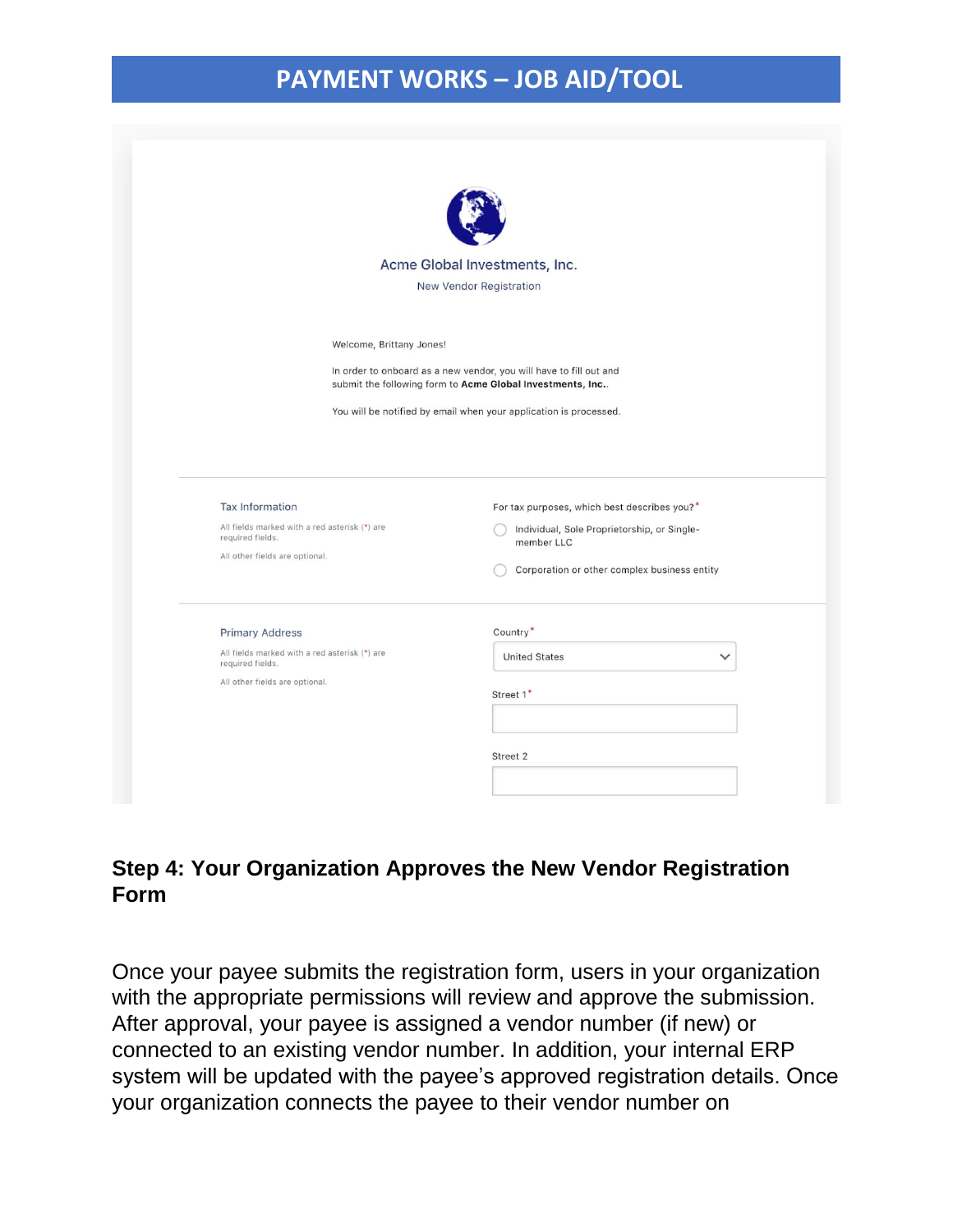PaymentWorks, PaymentWorks will notify you and your payee of their approval and vendor number via email.

*Note: You will only receive an email notification of the approval if your organization has enabled the initiator notification email feature.*

**Vendor [Invitation](https://community.paymentworks.com/payers/s/topic/0TO3k000001uFHGGA2/vendor-invitation-status) & Status** 

Contact Support **Related Articles**

• [When Will My Vendor Get Paid?](https://community.paymentworks.com/payers/s/article/When-Will-My-Vendor-Get-Paid)

Number of Views189

• [When will I be able to request my vendor's payment?](https://community.paymentworks.com/payers/s/article/When-will-I-be-able-to-request-my-vendor-s-payment)

Number of Views271

- [How Do I Become A Payee \(Vendor\)?](https://community.paymentworks.com/payers/s/article/How-do-I-Become-a-Payee-Vendor)
	- Number of Views80
- [Will I be notified when my vendor's approval has been issued?](https://community.paymentworks.com/payers/s/article/Will-I-be-notified-when-my-vendor-s-approval-has-been-issued)

Number of Views114

• [For Vendors/Payees Only: Adding Users To My PaymentWorks Account](https://community.paymentworks.com/payers/s/article/Adding-Users-To-My-Account) Number of Views350

**Trending Articles**